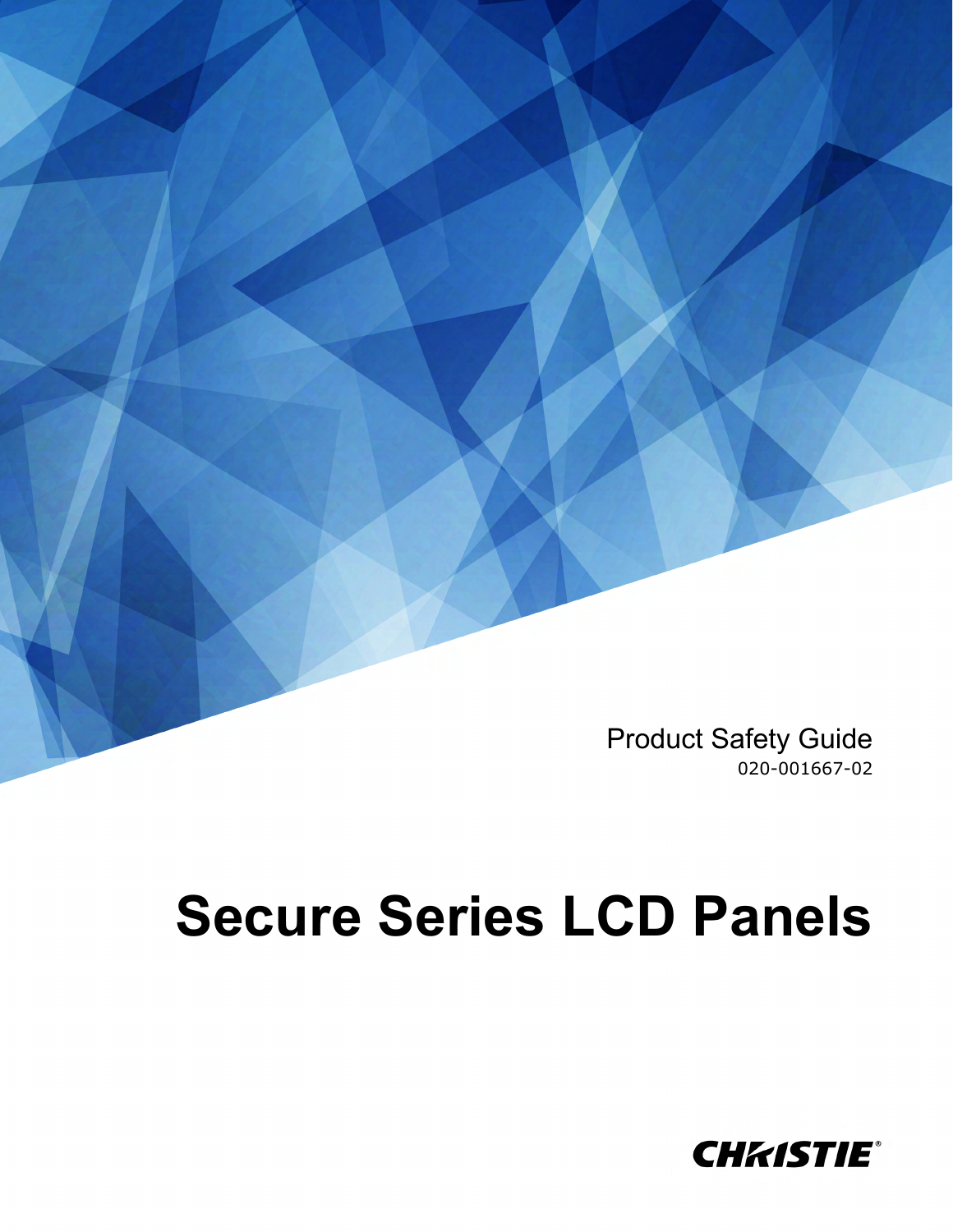## **Important Safety Information**

Read this document carefully before installing or operating the Secure Series display panels products. Store the document in a location close to the product for future reference.

#### **Product documentation**

For installation, setup, and user information, see the product documentation available on the Christie website. Read all instructions before using or servicing this product.

- 1. Access the documentation from the Christie website:
	- Go to this URL:*<http://bit.ly/2rO6SF6>*.
	- Scan the QR code using a QR code reader app on a smartphone or tablet.



2. On the product page, select the model and switch to the **Downloads** tab.

#### **Related documentation**

Additional information on the LCD panels is available in the following documents.

- *Secure Series LCD Panels Installation and Setup Guide (P/N: 020-001660-XX)*
- *Installing the Touch Overlay (P/N: 020-102431-XX)*
- *Secure Series LCD Panels External Controls (P/N: 020-001668-XX)*

#### **Notation**

Learn the hazard and information symbols used in the product documentation.



Danger messages indicate a hazardous situation which, if not avoided, results in death or serious injury.



Warning messages indicate a hazardous situation which, if not avoided, could result in death or serious injury.



Caution messages indicate a hazardous situation which, if not avoided, could result in minor or moderate injury.



Notice messages indicate a hazardous situation which, if not avoided, may result in equipment or property damage.



Information messages provide additional information, emphasize or provide a useful tip.

#### **Product labels**

Learn about the labels that may be used on the product. Labels on your product may be yellow or black and white.

#### **General hazards**

Hazard warnings also apply to accessories once they are installed in a Christie product that is connected to power.

#### **Fire and Shock Hazard**



To prevent fire or shock hazards, do not expose this product to rain or moisture.

Do not alter the power plug, overload the power outlet, or use it with extension cords.

Do not remove the product enclosure.

Only Christie qualified technicians are authorized to service the product.

#### **Electrical Hazard**



Risk of electric shock.

Do not remove the product enclosure.

Only Christie qualified technicians are authorized to service the product.

#### **Electrical labels**



Indicates the presence of a protective earth ground.



Indicates the presence of an earth ground.

### **Important safeguards**

To prevent personal injury and to protect the device from damage, read and follow these safety precautions.

#### **General safety warnings**



**Warning!** If not avoided, the following could result in death or serious injury.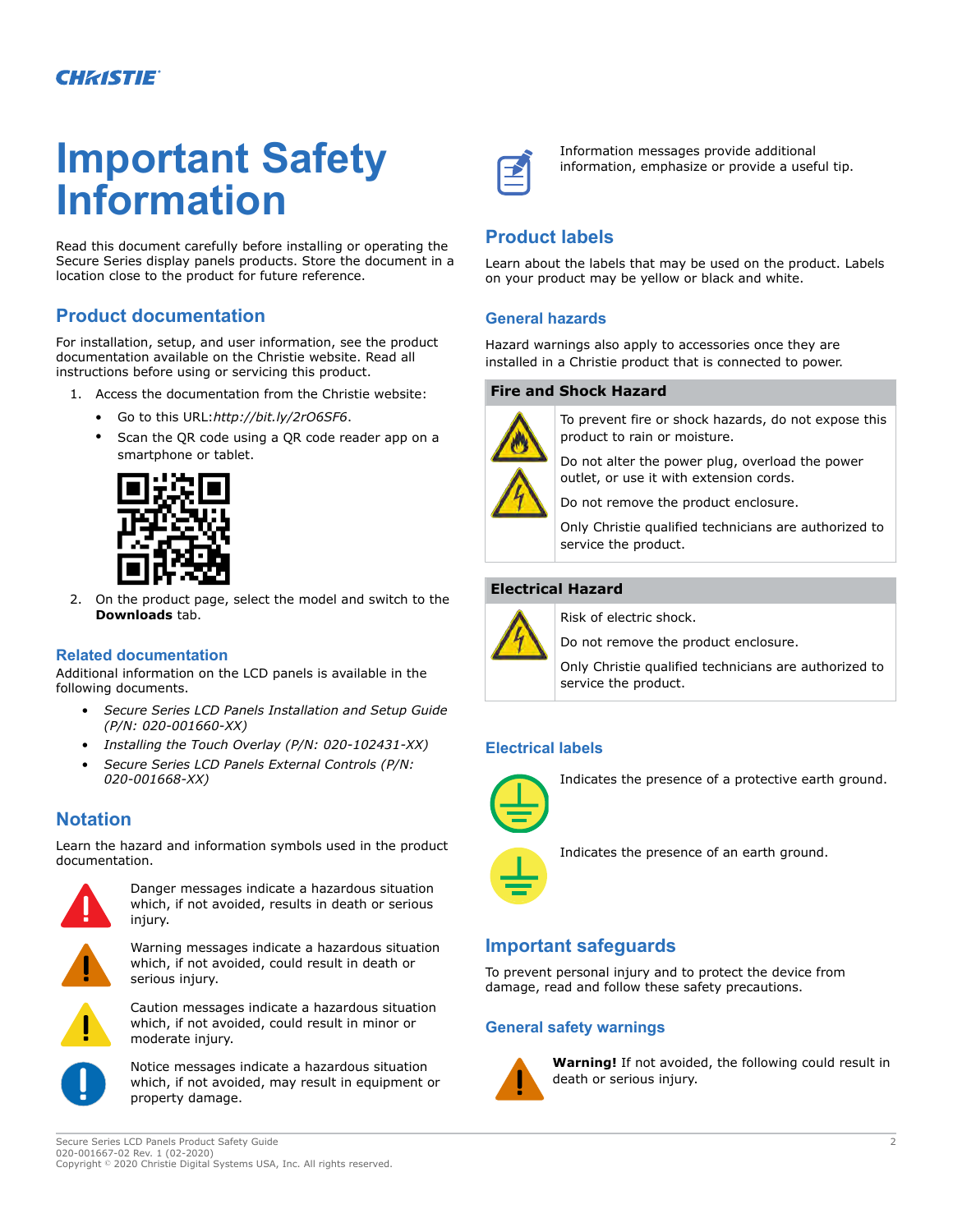

- FIRE AND SHOCK HAZARD! Use only the attachments, accessories, tools, and replacement parts specified by Christie.
- Always provide proper ventilation for the product to prevent overheating.
- FIRE HAZARD! Do not install near any devices that produce heat such as amplifiers, radiators, heat registers, or stoves.



**Caution!** If not avoided, the following could result in minor or moderate injury.

- This product is intended for indoor use only.
- Do not operate the product at an altitude exceeding 2000 m.
- Do not operate the product in tropical climate regions.
- Only clean the components with Christie approved products.
- Do not place objects containing liquids on the product.
- Do not spray cleaners or pour liquids directly onto the surface of the product.
- Do not remove the protective housing.

#### **AC power precautions**



**Warning!** If not avoided, the following could result in death or serious injury.

- SHOCK HAZARD! Disconnect the product from AC before installing, moving, servicing, cleaning, removing components, or opening any enclosure.
- FIRE AND SHOCK HAZARD! Do not attempt operation unless the power cord, power socket, and power plug meet the appropriate local rating standards.
- Never compromise the ground or earth connection of the product.
- SHOCK HAZARD! The AC power cord must be inserted into an outlet with grounding.
- The appliance coupler and main power supply plug must be easily accessible for disconnecting the product from the power source.
- FIRE OR SHOCK HAZARD! Do not overload power outlets and extension cords.
- SHOCK HAZARD! Only use the AC power cord provided with the product or recommended by Christie.
- FIRE HAZARD! Do not use a power cord, harness, or cable that appears damaged.
- TRIP OR FIRE HAZARD! Position all cables where they cannot contact hot surfaces, be pulled, be tripped over, or damaged by persons walking on or objects rolling over the cables.

#### **Power specifications**

|                 | <b>SUHD55</b>                                     | SUHD65                               | SUHD75                                            | <b>SUHD86</b>                        |
|-----------------|---------------------------------------------------|--------------------------------------|---------------------------------------------------|--------------------------------------|
|                 | $1-L$                                             | $1-L$                                | $1-P$                                             | $1-P$                                |
| Input<br>rating | 110-240V<br>AC.<br>50-60Hz<br>1300 <sub>m</sub> A | 110-240V<br>AC.<br>50-60Hz<br>1400mA | 110-240V<br>AC.<br>50-60Hz<br>2500 <sub>m</sub> A | 110-240V<br>AC.<br>50-60Hz<br>3200mA |

#### **Technical support**

- North and South America: +1-800-221-8025 or *[Support.Americas@christiedigital.com](mailto:Support.Americas@christiedigital.com)*
- Europe, Middle East, and Africa: +44 (0) 1189 778111 or *[Support.EMEA@christiedigital.com](mailto:Support.EMEA@christiedigital.com)*
- Asia Pacific: +65 6877-8737 or *[Support.APAC@christiedigital.com](mailto:Support.APAC@christiedigital.com)*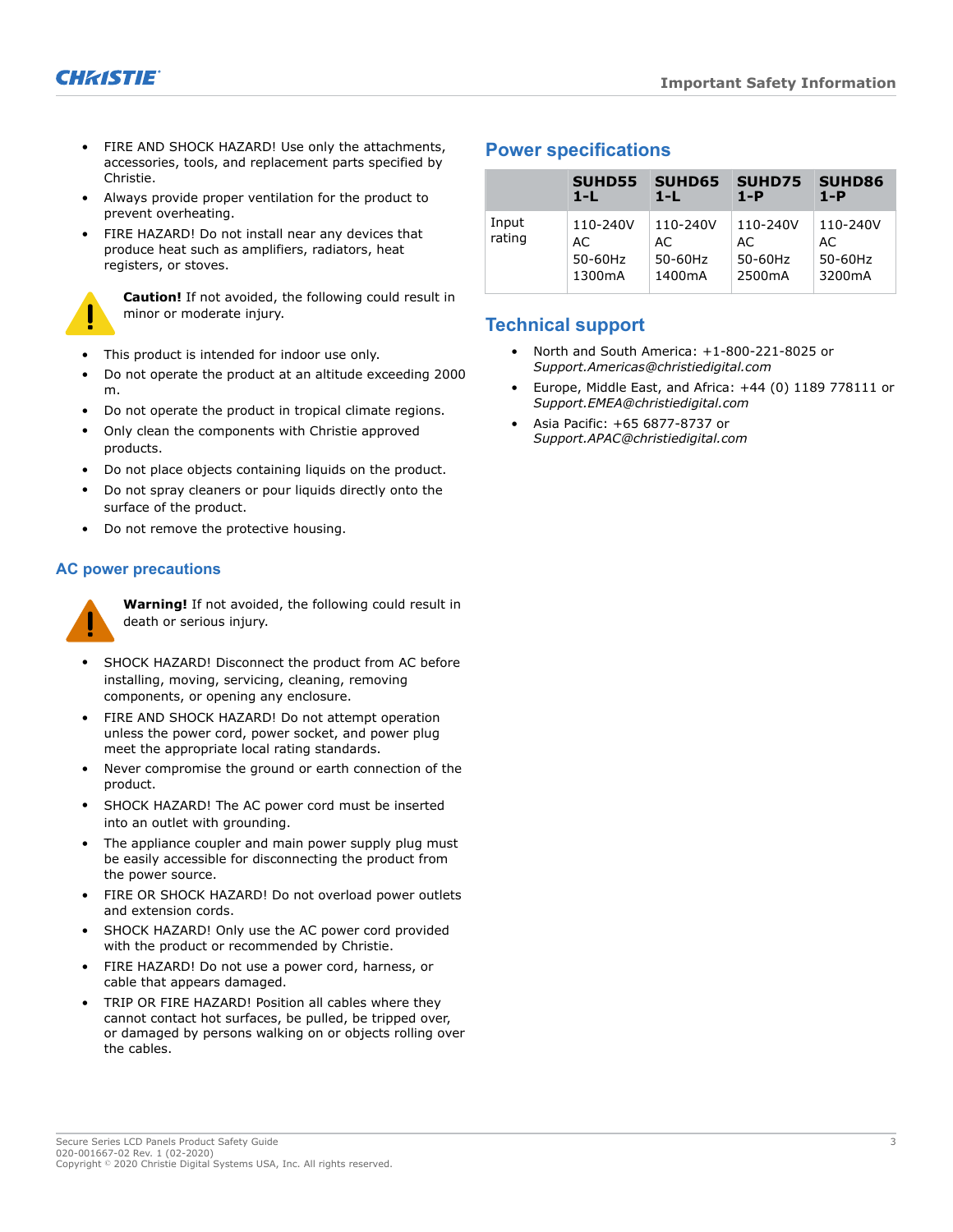#### Corporate offices

Christie Digital Systems USA, Inc. ph: 714 236 8610

Christie Digital Systems Canada Inc. ph: 519 744 8005

#### Worldwide offices

| Africa                  | Columbia                  |
|-------------------------|---------------------------|
| ph: +27 (0)11 510 0094  | ph: +57 (318) 447 3179    |
| Australia               | France                    |
| ph: +61 (0) 7 3624 4888 | ph: +33 (0) 1 41 21 44 04 |
| <b>Brazil</b>           | Germany                   |
| ph: +55 (11) 2548 4753  | ph: +49 (0) 221 99512 0   |
| China (Beijing)         | India                     |
| ph: +86 10 6561 0240    | ph: +91 (080) 6708 9999   |
| China (Shanghai)        | Japan (Tokyo)             |
| ph: +86 21 6030 0500    | ph: 81 3 3599 7481        |

Korea (Seoul) ph: +82 2 702 1601

Mexico ph: +52 55 4744 1790

Singapore ph: +65 6877 8737

Spain ph: +34 91 633 9990

Middle East ph: +971 (0) 503 6800

United Kingdom ph: +44 (0) 118 977 8000

United States (Arizona) ph: 602 943 5700

#### Independant sales consultant offices

Italy ph: +39 (0) 2 9902 1161

Russia ph: +36 (0) 1 47 48 100